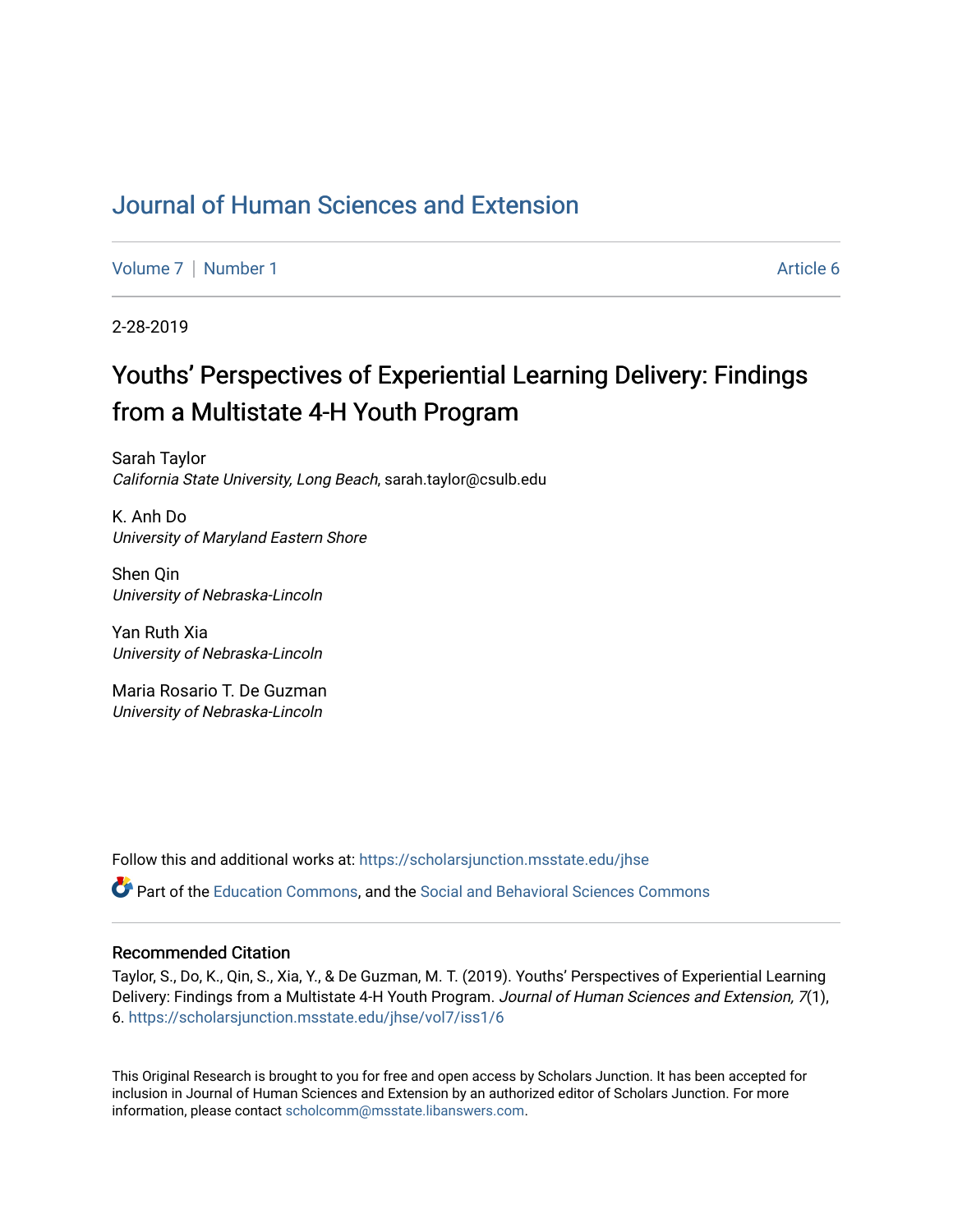# **Youths' Perspectives of Experiential Learning Delivery: Findings from a Multistate 4-H Youth Program**

## **Sarah Taylor**  *California State University, Long Beach*

**K. Anh Do** *University of Maryland Eastern Shore*

## **Shen Qin Yan Xia Maria Rosario T. de Guzman** *University of Nebraska-Lincoln*

*Youths' perspectives are often unexplored in youth program development and implementation. This article examined youths' perspectives of a 4-H youth prevention program called "Health Rocks!" that is designed to promote healthful decision-making skills, stress coping, and socioemotional skills related to substance use. Qualitative and quantitative data were collected and analyzed. Qualitative findings reveal that participants appreciated the fun and engaging curriculum, valued program staff who were interactive, and enjoyed the hands-on program activities. Participants also reported that the program positively impacted their knowledge and skills. Quantitative results show that participants who perceived the program as fun were significantly more likely to report engagement in the program, and participants who had positive views towards the program staff were significantly more likely to report knowledge after the program and engagement in Health Rocks! Findings have broader implications for future youth prevention program development, illustrating the need for engaging adult leaders and program activities to enhance the overall program experience for youth participants.*

*Keywords*: youth perspective, substance use prevention, evidence-based program, program engagement, program evaluation

## **Introduction**

Rates of substance use among youth remain alarmingly high in the United States. Nationally, over 41% of high school students report having smoked tobacco in their lifetime, 66% have used alcohol, and 41% have smoked marijuana (Centers for Disease Control and Prevention, 2014).

Address correspondence to Sarah Taylor at sarah.taylor@csulb.edu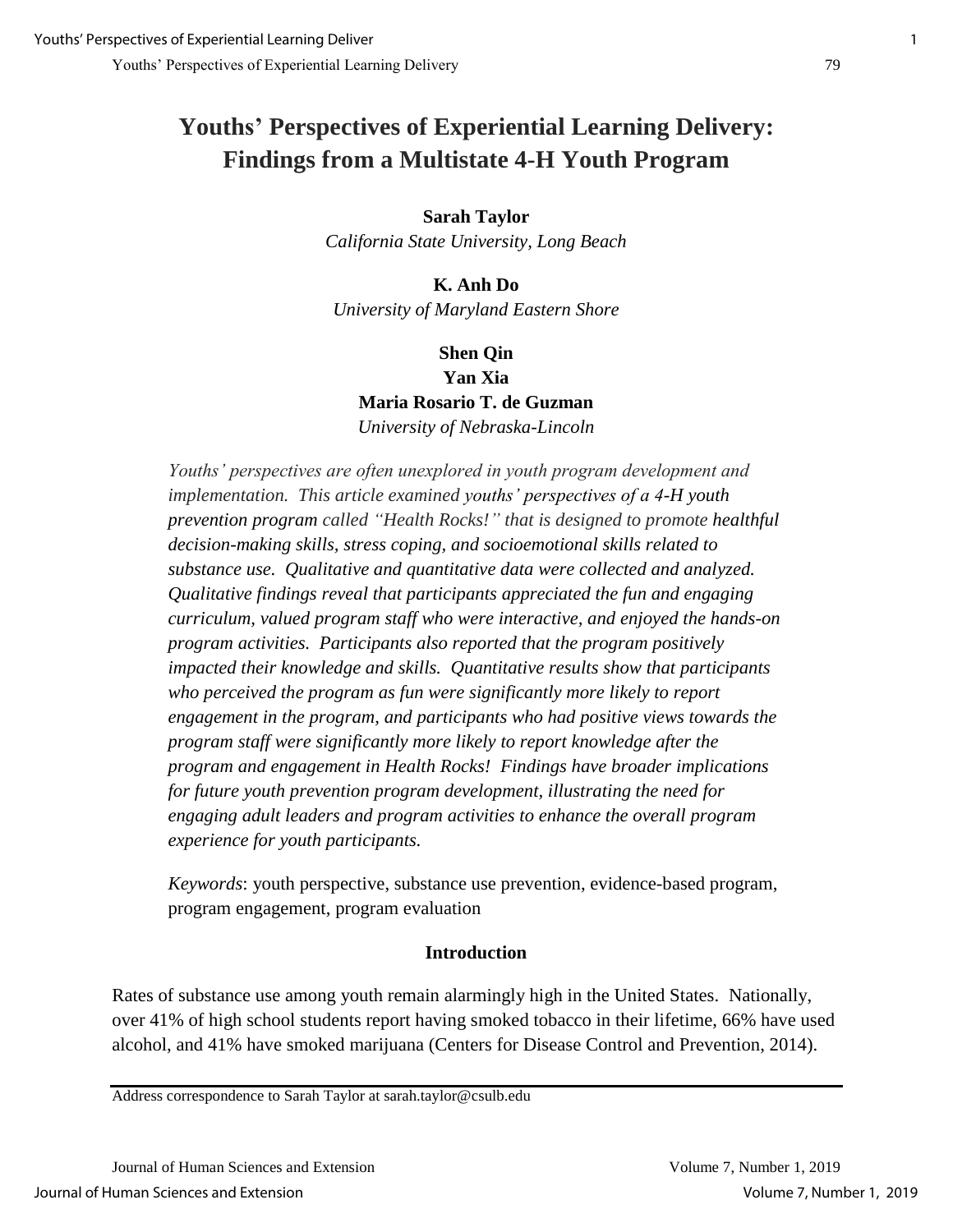Extension and youth development professionals continue to emphasize the importance of substance use prevention. *Health Rocks!* is a national 4-H curriculum that was developed to prevent youth substance use by increasing knowledge of the impact of substance use, promoting positive social norms, and developing healthful behaviors and life skills. The curriculum was premised on current research and theory on positive youth development (PYD), including the risk and protective framework (Lerner, Phelps, Forman, & Bowers, 2009). Effective delivery of the curriculum involves experiential learning, employing interactive activities to foster critical thinking and reflection. Each activity includes specific objectives and reflection questions relating to curriculum material and activities. *Health Rocks!* has been used in a variety of summer camps, after-school programs, school enrichment programs, and other settings in 15 states and the District of Columbia (National 4-H Council, 2009).

Previous research has found that evidence-based youth programs can have positive influences on the well-being of participants while promoting the knowledge and skills needed for positive youth development (Lerner et al., 2014; Norton & Watt, 2014). However, most adolescent programs and curricula are shaped by the adult perspective and often overlook the perspectives of youth (Wong, Zimmerman, & Parker, 2010). The Sense of Community Theory suggests that for a person to feel engaged in a certain environment, the individual must feel like he or she has a voice in that environment (McMillan & Chavis, 1986). Scholars argue that youth are capable and situated to offer valuable contributions to program development, as they are not merely recipients of program services (Royce, 2009; Wong et al., 2010); however, they are rarely given the opportunity to provide their input in programs that aim to shape their health and well-being (Evans, 2007). Youth should be considered active participants who have a voice in program matters. Incorporating youth voice has been linked to higher quality programs and greater benefits for youth participants (e.g., increased knowledge) (Billig, Root, & Jesse, 2005; Celio, Durlak, & Dymnicki, 2011).

Overall, youths' perspectives are important for the design, implementation, and evaluation of youth programs (Celio et al., 2011). Evaluation surveys often include open-ended questions to garner participants' feedback; however, how these responses relate to program outcomes and contribute to program improvements have not been thoroughly explored. This study uses data from the *Health Rocks!* program to address two research questions:

- 1) What are youths' perspectives on the curriculum and program delivery related to engagement?
- 2) To what extent are youths' perspectives related to their reported program outcomes?

Based on previous research (e.g., Sallee et al., 2015), it is hypothesized that youths' perspectives will predict youths' reported knowledge, skills, assets, and program engagement. This information will be valuable to Extension personnel and other youth development professionals by providing a youth perspective for the design and implementation of future youth programs.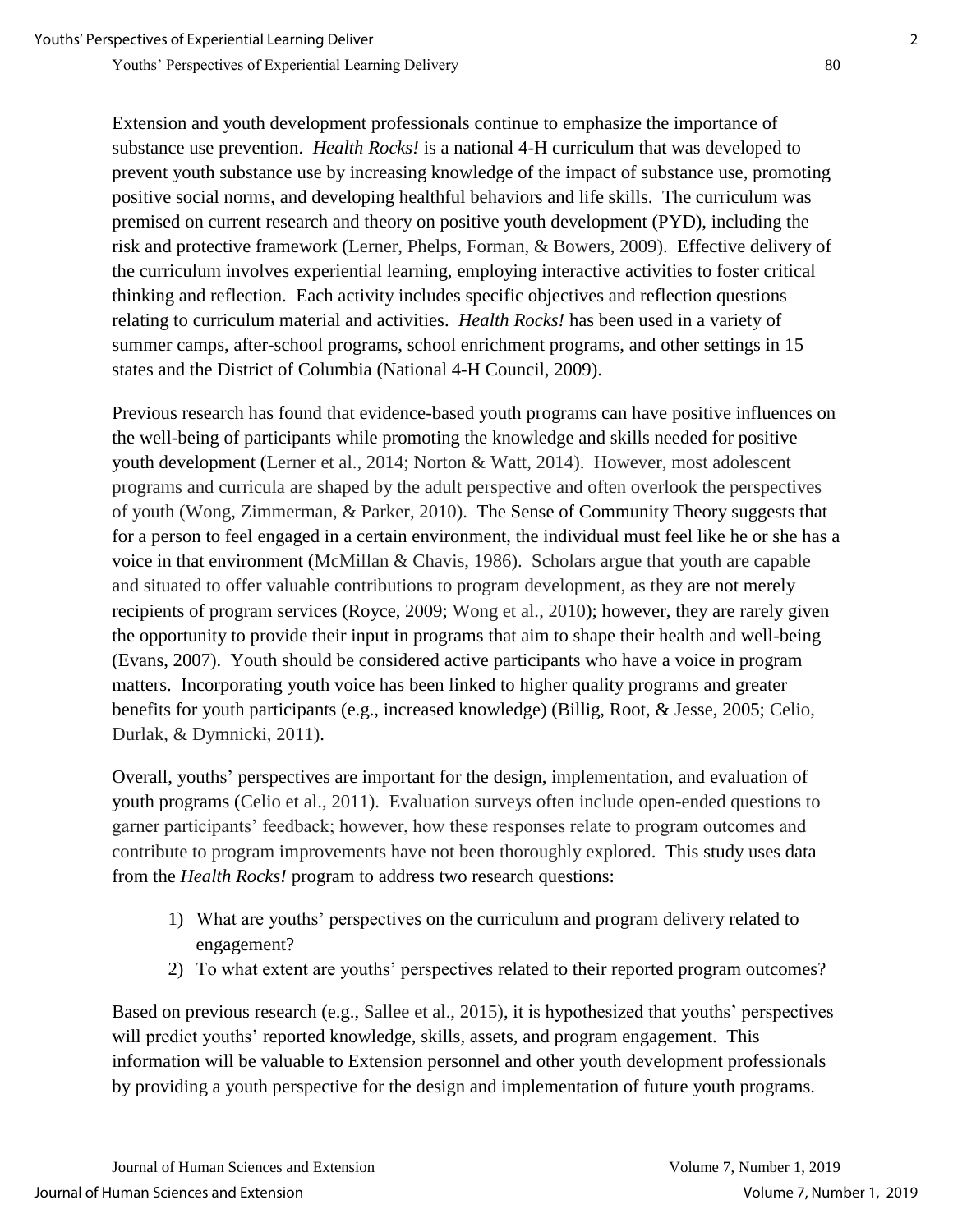#### **Methods**

#### **Sample**

Study participants were youth from 13 states who completed 10 or more hours of *Health Rocks!* programming in 2014. Of the 103,774 participants who completed *Health Rocks!*, 27,774 completed the evaluation surveys that assessed program outcomes and engagement. Because the current study addressed participants' perspectives, only the 3,742 participants who provided answers to the open-ended question at the end of the survey were included in the analysis. Demographics of the sample can be viewed in Table 1. Preliminary analysis showed no significant differences in program outcomes between the 3,742 youth who answered the openended survey question and a random sample of 3,742 youth who did not answer the open-ended survey question. Therefore, the results discussed focus on the sample of 3,742 respondents who provided their perspectives through the open-ended survey question.

| $\sim$ , $\sim$ , ,           | .                | •г   |
|-------------------------------|------------------|------|
| <b>Variable</b>               | $\boldsymbol{N}$ | %    |
| Gender                        |                  |      |
| <b>Boys</b>                   | 1,292            | 34.5 |
| Girls                         | 1,842            | 49.2 |
| Unreported                    | 608              | 16.2 |
| Age                           |                  |      |
| 9 and younger                 | 406              | 10.8 |
| 10                            | 527              | 14.1 |
| 11                            | 905              | 24.2 |
| 12                            | 794              | 21.2 |
| 13                            | 461              | 12.3 |
| 14                            | 235              | 6.3  |
| 15                            | 100              | 2.7  |
| 16 and older                  | 127              | 3.4  |
| Unreported                    | 187              | 5.0  |
| Race                          |                  |      |
| Caucasian American            | 1,956            | 52.3 |
| <b>African American/Black</b> | 614              | 16.4 |
| Native American               | 85               | 2.3  |
| <b>Asian American</b>         | 47               | 1.3  |
| Multi-Racial                  | 215              | 5.7  |
| Unknown                       | 173              | 4.6  |
| Unreported                    | 652              | 17.4 |
| Ethnicity                     |                  |      |
| Hispanic                      | 312              | 8.3  |
| Non-Hispanic                  | 3,163            | 84.5 |
| Unreported                    | 267              | 7.1  |

*Table 1. Demographic Information of the 3,742 Participants*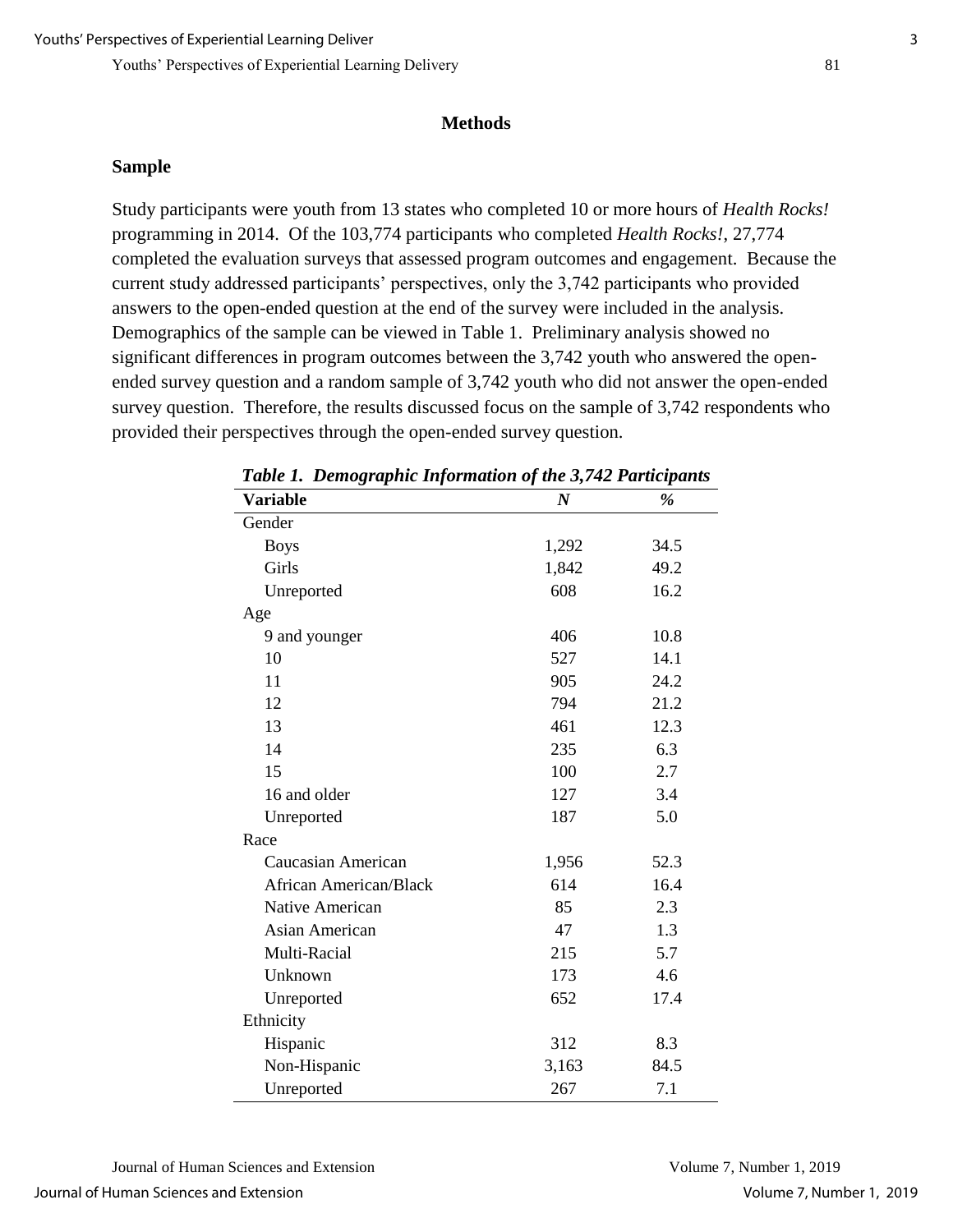| <b>Variable</b> | N     | %    |  |
|-----------------|-------|------|--|
| Residence       |       |      |  |
| Urban           | 770   | 20.6 |  |
| Suburban        | 954   | 25.5 |  |
| Rural           | 1,963 | 52.5 |  |
| Unreported      | 55    | 15   |  |

## **Study Design**

This study used a mixed methods design, which provided a more comprehensive and detailed understanding of youths' experiences and how their perspectives are associated with program outcomes (Plano Clark & Creswell, 2008). Qualitative and quantitative data were collected in a self-report survey that was administered to *Health Rocks!* participants who completed 10 hours of programming. This instrument was developed by researchers at the University of Nebraska-Lincoln. Survey items were developed with a  $4<sup>th</sup>$ - or  $5<sup>th</sup>$ -grade reading level, which was consistent with the developmental level of the majority (89.2%) of participants. Six experts in 4- H youth development and developers of the *Health Rocks!* curriculum reviewed the instrument to confirm it was age-appropriate for youth and relevant to the program. Pilot testing of the evaluation instrument among youth showed acceptable reliability and content validity (Xia & de Guzman, 2011). Program implementers, who had received training on the evaluation measure, were present during data collection to assist participants if questions emerged while completing the survey. The instrument was further reviewed every year that it was used to examine internal consistency and potential for reduction of items. Originally, the survey contained 88 items based on the Search Institute's 40 Developmental Assets (Search Institute, 2006). Item analysis was used to reduce the survey to 13 items. These items were chosen based on the outcomes of the program that were intended to be measured and the reliability of the items (Pather & Uys, 2008). Items with low Cronbach's alphas were removed. The reduction of items also helped with the feasibility of the program evaluation.

Participants responded to the survey after completing the program. The instrument included 13 items that measured three program outcomes:

- knowledge of substance use consequences,
- coping skills related to stress, and
- other assets related to healthful decision-making.

The 13 items involved a "retrospective pretest." Respondents first evaluated the knowledge, skills, and other assets based on how they felt after participating in the program (posttest) and then evaluated the knowledge, skills, and other assets based on how they felt before participating in the program (retrospective pretest). These items were on a 4-point Likert scale, ranging from 1 = *strongly disagree* to 4 = *strongly agree*. The retrospective pretest was chosen for two reasons. First, utilizing a pretesting format before curriculum implementation might compromise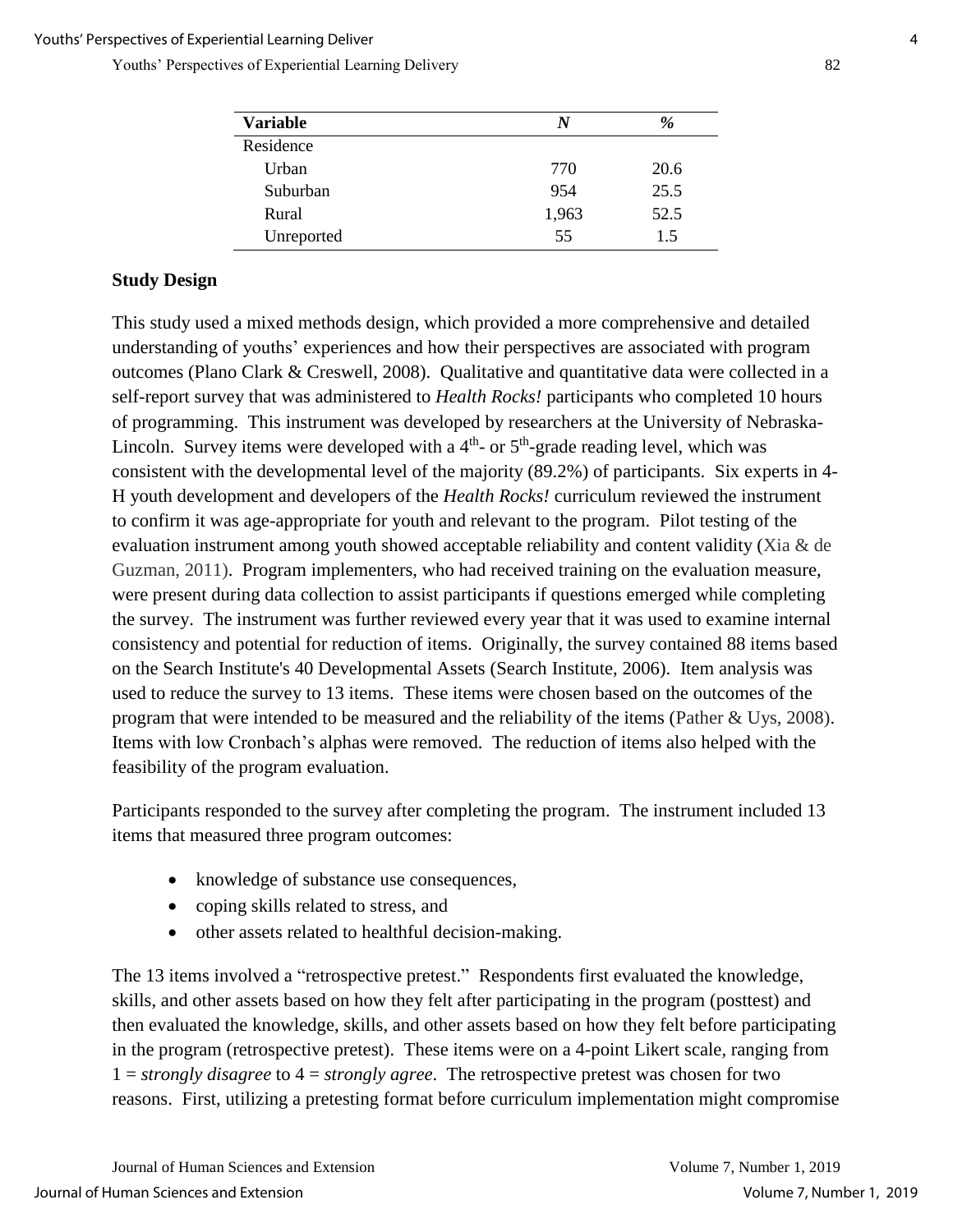the validity of the data (Rockwell & Kohn, 1989), as youth participants who have not been exposed to the curriculum might not be able to precisely assess their baseline knowledge and behavior. Second, educational programs often lack time and resources to implement evaluation; therefore, employing a retrospective pretesting format at the end of programming helps to balance the feasibility and rigor of the design.

Participants were also asked to respond to four posttest items related to their program engagement by rating the degree to which (a) "the training was interesting," (b) "the staff members were friendly," (c) they "learned a lot during the training," and (d) they "actively participated in training activities." Items were measured through the use of a 4-point Likert scale, from 1 = *strongly disagree* to 4 = *strongly agree.* Data from the retrospective pretest were originally collected to evaluate the impact of *Health Rocks!* on youth participants. For this study, only the posttest data were used.

The outcome variables of knowledge, skills, assets, and program engagement were recoded as binary variables for data analysis. As such, "*strongly disagree*" and "*disagree*" were coded as '0' to represent participants who did not report knowledge, skills, assets, or program engagement. In contrast, "*strongly agree*" and "*agree*" were coded as '1' to represent participants who reported knowledge, skills, assets, or program engagement. Binary data provided a meaningful way to compare participants who reported the program outcomes to those who did not report the program outcomes (Clark-Carter, 2009). Furthermore, binary data were appropriate for the study as the data were not normally distributed (Streiner, 2002).

Qualitative data in the form of responses to one open-ended question were collected to further the understanding of the quantitative survey data. The open-ended question asked participants to share their perspectives regarding their experiences participating in *Health Rocks!* Specifically, the open-ended question stated: "Please share any additional comments or thoughts regarding your Health Rocks experience." To answer the first research question (What are youths' perspectives on the curriculum and program delivery related to engagement?), we coded responses from the 3,742 participants who provided comments to the open-ended question by using thematic analysis strategies. Each comment was assigned a code on the basis of dominant messages and ideas conveyed in participants' responses (Eisner, 1998). When more than one idea was expressed in a comment, multiple codes were assigned. Three coders separately completed preliminary coding on data from one state to identify common codes. The coders then met to compare codes and create a codebook. The remaining data were divided among the three coders and coded through the use of the codebook. To evaluate intercoder reliability, three states (23% of data) were coded by at least two of the three coders. The first state was coded by coder A and coder B. The second state was coded by coder B and coder C. The third state was coded by coder A and coder C. An 87% agreement rate was achieved across the three states. The three coders then combined the codes into overarching themes. Four main themes emerged from the participants' comments (described in the Findings section).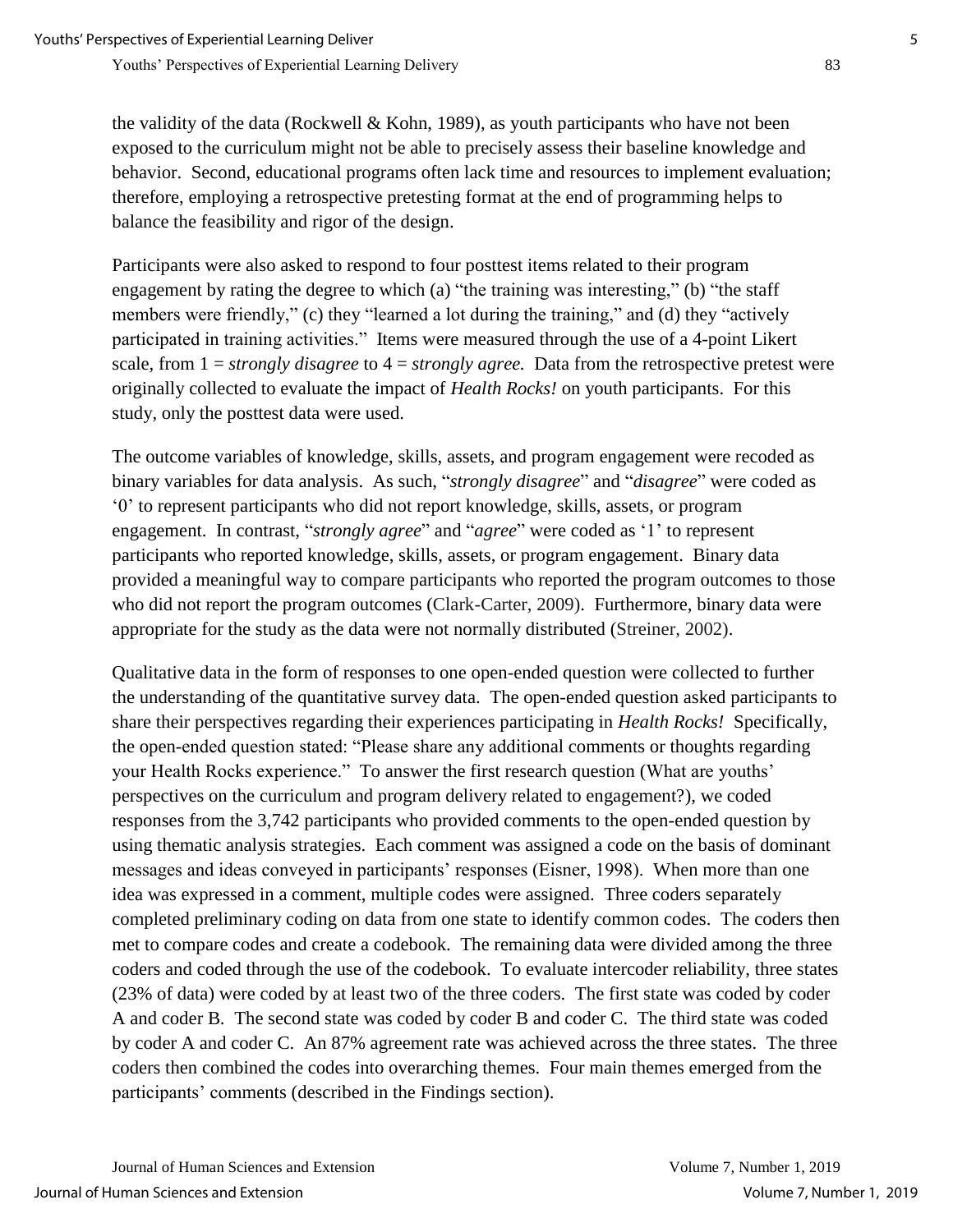Then, to answer the second research question (To what extent are youths' perspectives related to their reported program outcomes?), qualitative data were analyzed as quantitative data following Culp and Pilat's (1998) approach to quantifying open-ended survey feedback. Qualitative themes were recoded into quantitative binary variables. Participants were assigned a '1' if they mentioned the theme in their comment and a '0' if they did not. These generated quantitative variables served as the predictor variables to examine the association between youths' perspectives and their program outcomes.

#### **Findings**

## **Youths' Perspective on the Curriculum and Program Delivery**

Four themes emerged from the youths' qualitative comments that address the first research question. Findings revealed that over half (55.7%) of the 3,742 *Health Rocks!* participants commented about *fun and enjoyment*, 12.5% commented about *program staff*, 14.5% commented about *program activities,* and 31% commented about *impact*. Details of each theme are described below. Frequencies and percentages of comments for each theme are in Table 2.

| <b>Comment</b>                      | $\boldsymbol{N}$ | %    |
|-------------------------------------|------------------|------|
| Comments related to Fun & Enjoyment | 2,086            | 55.7 |
| Love/Like the program               | 1,130            | 30.2 |
| <b>Fun</b>                          | 883              | 23.6 |
| Comments related to Program Staff   | 467              | 12.5 |
| Staff in general                    | 145              | 3.9  |
| Specific staff                      | 318              | 8.5  |
| Comments related to Activities      | 552              | 14.8 |
| Activities in general               | 320              | 8.6  |
| Specific activities                 | 253              | 6.8  |
| Comments related to Impact          | 1,161            | 31.0 |
| Learned a lot                       | 872              | 23.3 |
| Stay away from drugs                | 259              | 6.9  |
| Influenced future                   | 63               | 1.7  |
| Impacted decision-making            | 32               | 0.9  |

*Table 2. Participant Comments Related to Themes*

*Note:* Percentages do not add up to 100% due to overlapping themes in participants' responses.

**Theme 1: Participants appreciated the fun and engaging curriculum.** Overwhelmingly, the majority of comments (95%) about the program were positive, showing that curricular content and delivery were engaging and relevant to participants. Youth enjoyed the program and thought that it was "fun" and "interesting." For example, one female (age 11) said, "It was cool, and I liked it," while one male (age 9) said, "I found *Health Rocks!* really interesting." Furthermore, participants expressed a desire for more programming by saying, "I wanted it to last longer!" or "I hope we continue *Health Rocks!* for more years to come."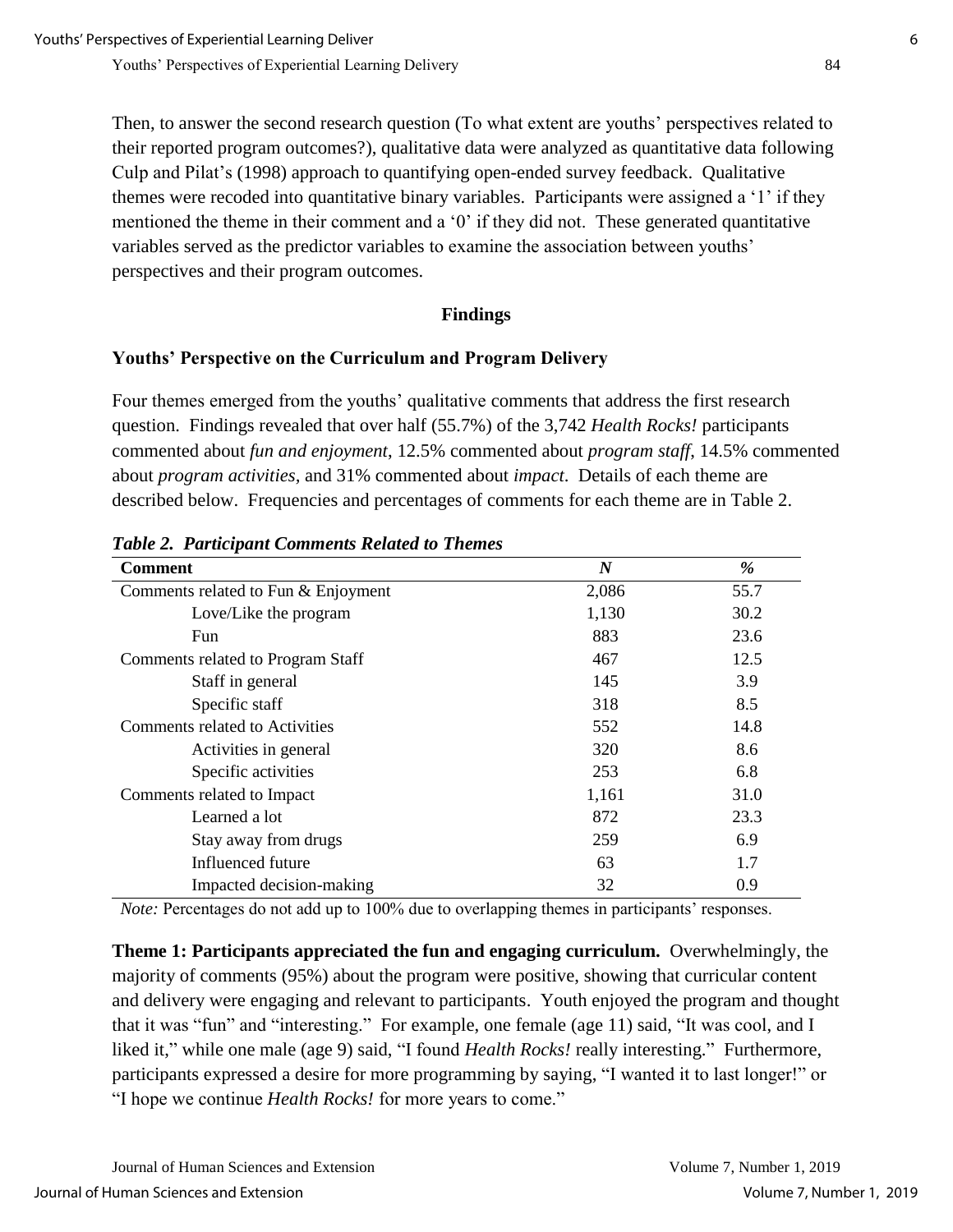A few comments (5%) included a negative perspective on the program, such as "I didn't learn anything" or "It was alright, could have been better." Of the comments that were negative, many were from participants expressing boredom and indicating that they had previously learned about drugs and alcohol in other classes or programs.

**Theme 2: Participants appreciated program staff.** Participants expressed gratitude and appreciation for program staff. Over 12% of the comments related to general staff in the program (e.g., "I really liked how the staff were excited to train us."), as well as referred to specific staff members (e.g., "Thank you so much, Ms. W."). These comments showed that youth participants appreciated staff members, particularly when they brought their excitement and enthusiasm to the training.

**Theme 3: Participants valued program activities.** Youth participants also provided feedback relating to the program activities (14.8%). They enjoyed the experiential activities and thought that the 'hands-on' nature of these activities enhanced their learning. One male (age 13) said, "I really enjoyed all the activities we did," while another male (age 12) reported that "Having all of the hands-on projects and examples really got the point across."

Students also mentioned more specific activities, with statements such as "I loved making the commercial" or "I liked how we used straws and balloons to create a visual representation of the damage drugs can cause you." The activities most preferred by youth, in order of preference, were:

- 1) A straw-breathing activity that demonstrated how smoking affects lung capacity;
- 2) A balloon activity that demonstrated the impact of peer pressure;
- 3) Skits that taught decision-making, peer pressure, and other skills and information;
- 4) Use of drunk goggles for showing how drinking impairs functioning; and
- 5) Use of stories for discussing how substance use affects a person's relationships.

Youth also provided suggestions on how to improve the program. The majority of their suggestions related to program activities. Examples of suggestions included "They should have more experiments," "They need more action and exercise in the games," and "Go outside and play." Such comments provided evidence that youth appreciated activities and projects during programming, specifically hands-on activities that allowed them to get up and move.

## **Theme 4: Experiential learning positively impacted participants' knowledge and skills.**

Youths' comments indicated that the program positively impacted their attitudes toward substance use and exposed many to new information. Participants (31%) expressed having gained knowledge and skills from their involvement in *Health Rocks!* One youth stated, "I learned that smoking and drinking is not good for you." The program also exerted a positive influence on youths' decision-making and help youth resist peer pressure. For example, one male (age 10) reported "[T]his class helped me to know what to do and what not to do when it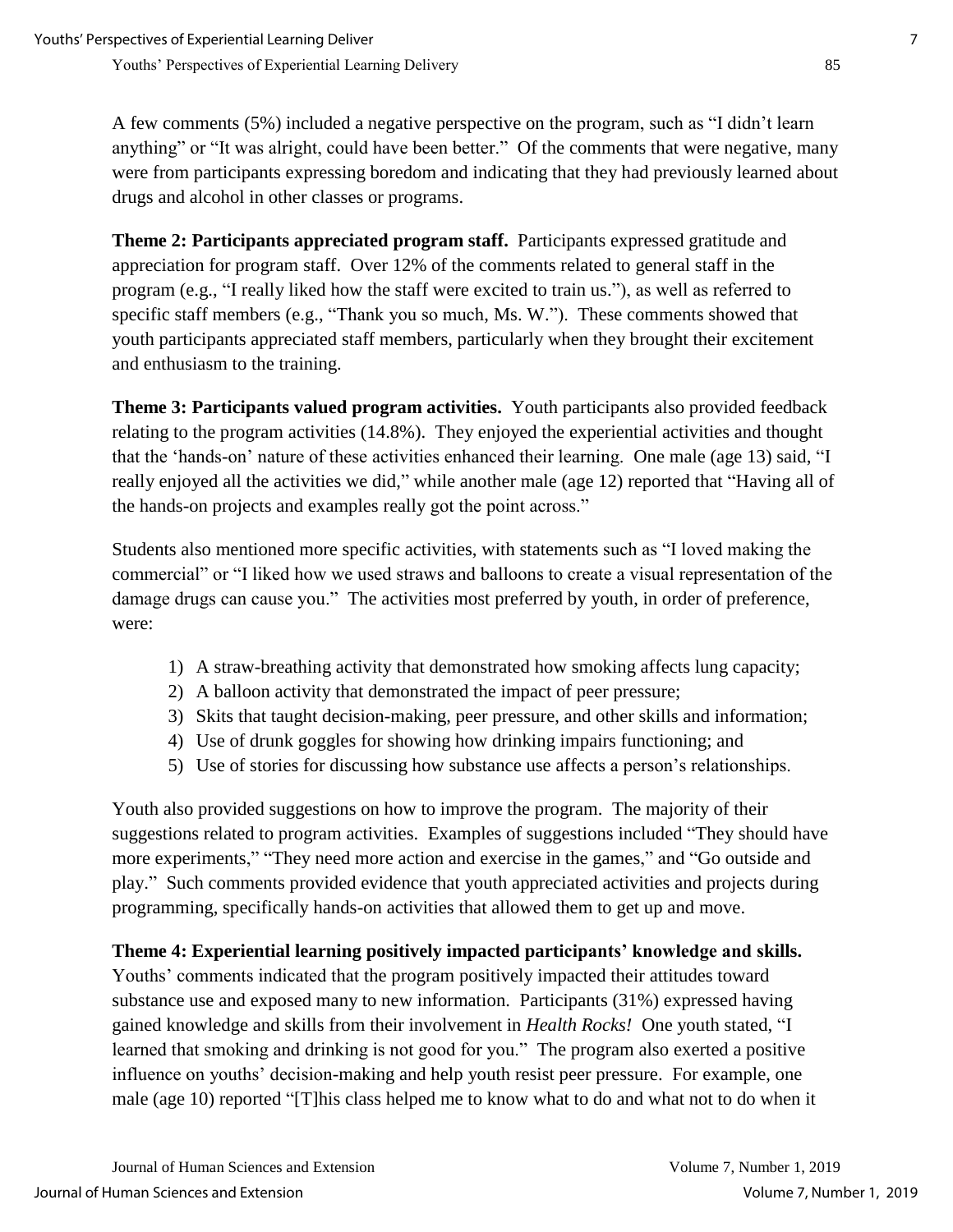comes to drugs," and another male (age 12) indicated that "*Health Rocks!* helped me understand what to say if people offer me drugs and how to say no to peer pressure."

Participants also expressed that they developed the confidence to share the knowledge they gained from *Health Rocks!* with family and friends. One student reported, "I am going to tell my family about everything I learned." Another youth explained, "Most people around my house smoke. This gave me ideas to help my family." Comments such as these indicated that the *Health Rocks!* program may have an impact on the youth completing the program but also on others involved in their lives.

## **The Association of Youths' Perspectives with Program Outcomes**

To answer the second research question (To what extent are youths' perspectives related to their reported program outcomes?), we converted the first three qualitative themes related to *fun*, *staff*, and *activities* to quantified categories. These three qualitative themes were mentioned in previous research as important aspects of youth programming (e.g., Bulanda & McCrea, 2013). Binary logistic regression analyses were conducted to determine whether the quantified categories of *fun*, *staff*, and *activities* were associated with the program outcomes of *knowledge*, *skills*, *assets*, and *program engagement*. In other words, these analyses examined whether participants who reportedly experienced fun, appreciated staff, or enjoyed the activities were more likely to report the program outcomes of knowledge, skills, assets, or program engagement. The aim of this study was not to prove a causal relationship between youths' perspectives and program outcomes but to simply examine their associations. Predicted probability percentages were calculated using the formula of *odds ratio/(odds ratio +1)* (Allison, 1999; Australian Bureau of Statistics, 2012). Statistics can be viewed in Table 3.

| <b>Predictor</b>  |       | SE    | Wald   | df | $\boldsymbol{p}$ | Odds ratio |
|-------------------|-------|-------|--------|----|------------------|------------|
| Knowledge         |       |       |        |    |                  |            |
| Fun               | .125  | .263  | .224   | 1  | .636             | 1.133      |
| <b>Staff</b>      | 2.094 | 1.008 | 4.316  | 1  | $.038*$          | 8.118      |
| Activities        | .431  | .465  | .861   | 1  | .353             | 1.539      |
| <b>Full Model</b> |       |       | 10.451 | 3  | $.015*$          |            |
| <b>Skills</b>     |       |       |        |    |                  |            |
| Fun               | .559  | .304  |        | 1  | .066             | 1.749      |
| <b>Staff</b>      | .694  | .516  |        |    | .179             | 2.002      |
| Activities        | .647  | .516  |        | 1  | .210             | 1.910      |
| Full Model        |       |       | 7.660  | 3  | .054             |            |
| Assets            |       |       |        |    |                  |            |
| Fun               | .500  | .318  |        | 1  | .115             | 1.649      |
| Staff             | .549  | .518  |        | 1  | .289             | 1.732      |
| Activities        | .275  | .467  |        | 1  | .556             | 1.316      |
| <b>Full Model</b> |       |       | 4.272  | 3  | .234             |            |

*Table 3. Binary Logistic Regression Coefficients of Program Outcomes on Survey Comments*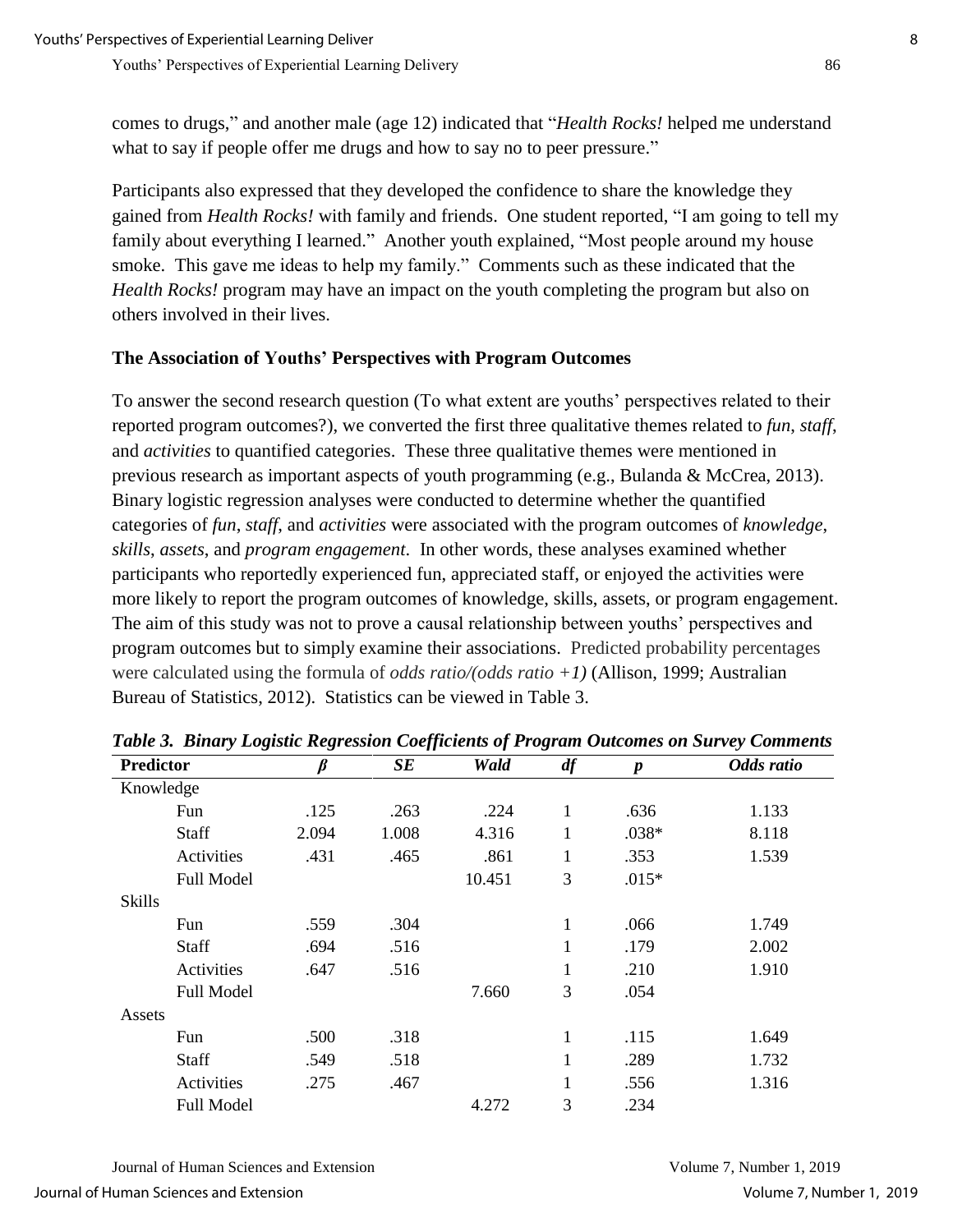| <b>Predictor</b>  |      | SЕ   | Wald   | df |           | Odds ratio |
|-------------------|------|------|--------|----|-----------|------------|
| Engagement        |      |      |        |    |           |            |
| Fun               | .689 | .190 |        |    | $.000***$ | 1.991      |
| Staff             | .675 | .303 |        |    | $.026*$   | 1.963      |
| Activities        | .615 | .303 |        |    | $.042*$   | 1.850      |
| <b>Full Model</b> |      |      | 25.158 | 3  | $0.00***$ |            |

*Note:*  $* p < .05$ ;  $** p < .01$ ;  $*** p < .001$ .

The full knowledge model tested whether there was a significant difference in knowledge between participants who reportedly experienced fun, appreciated staff, and enjoyed the activities and participants who did not. This model was statistically significant, indicating that the predictors as a set (i.e., fun, staff, and activities) distinguished between participants who reported knowledge and participants who did not report knowledge after the program. Individually, staff was a significant predictor for the model. Participants who commented that they appreciated the *Health Rocks!* staff were 89% more likely than participants who did not comment about the staff to report learned knowledge after the program. Neither the model relating to skills nor the model for assets were statistically significant, indicating that there was no difference in reported skills or assets between participants who commented on fun, staff, or activities and participants who did not.

The program engagement model was also statistically significant, indicating that the fun, staff, and activities predictors distinguish between participants who reported program engagement and participants who did not report program engagement. All three indicators were significant in this model. Participants who perceived *Health Rocks!* as fun were 67% more likely than participants who did not comment about fun to report program engagement after the program. Likewise, participants who reportedly appreciated staff and enjoyed the activities were 66% and 65% more likely, respectively, to report program engagement.

#### **Discussion and Implications**

Findings suggest that *Health Rocks!* participants viewed the program and curriculum positively. Specific to the first research question on youth's perspectives relating to the curriculum and program delivery, many participants found that the program was fun and engaging. They appreciated the staff and enjoyed the hands-on and interactive activities. The "activities" theme relates to the experiential learning approach that is implemented in the *Health Rocks!* program. Experiential learning guided the creation of the *Health Rocks!* program curriculum and involves actively learning through an experience. Thus, activities during the program play a major role in the process of the delivery (Kolb, 1984). Even though findings from this study pertained to the *Health Rocks!* curriculum, they offer broader implications for Extension and other youth program personnel for developing similar youth prevention programs in the future.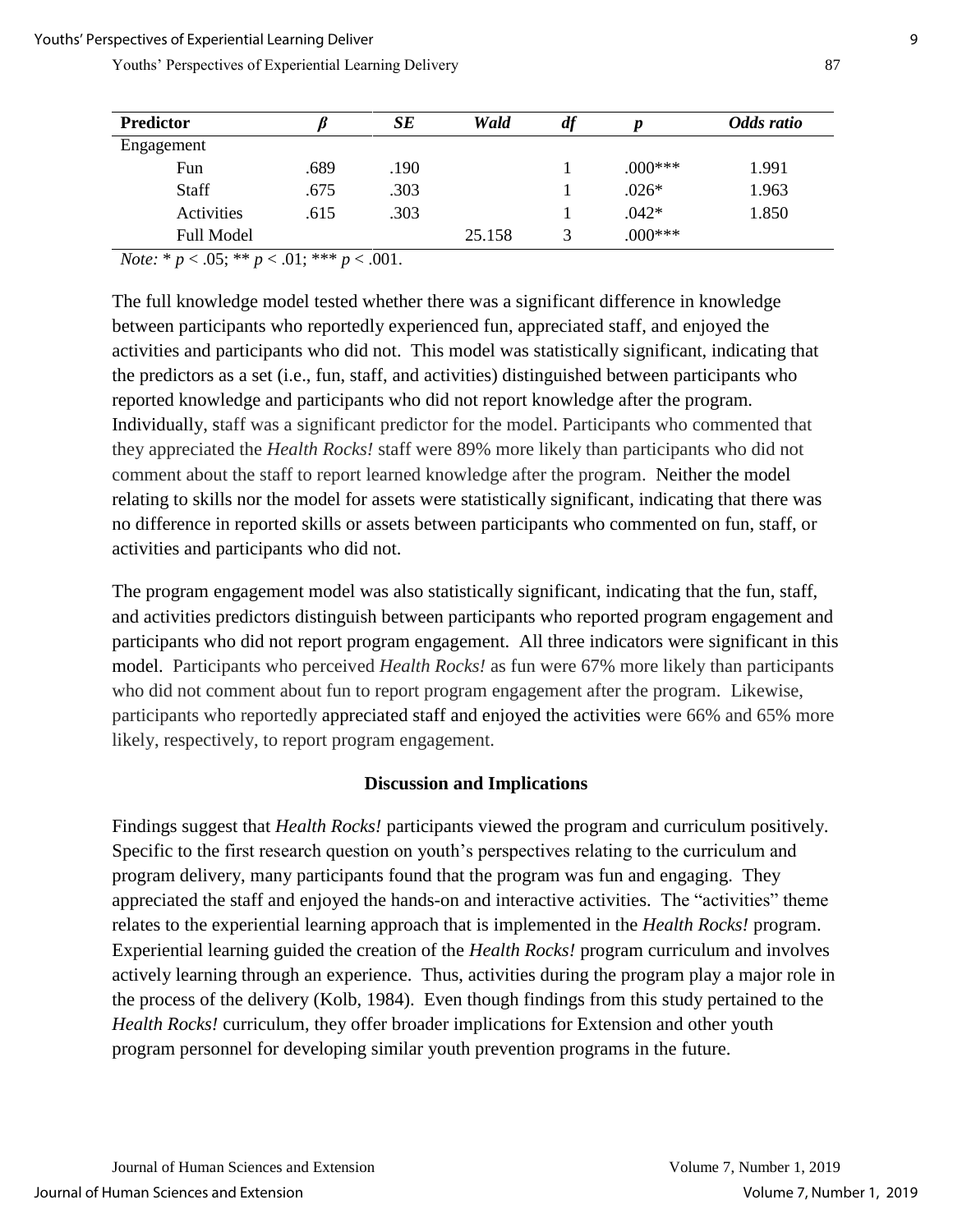Consistent with our hypothesis, quantitative results illuminate several interesting relationships between youths' feedback and their reported outcomes. First, participants who perceived *Health Rocks!* as fun were significantly more likely to report being engaged in the program. Responses revealed that participants valued hands-on activities and movement throughout programs. Youths' preferences for highly engaging and experiential programming have been welldocumented in the literature (Isoldi & Dolar, 2015). This was achieved in *Health Rocks!* through the inclusion of activities and games in the curriculum. As science- and health-related programs have many options for activities that aid in the delivery of information to youth (e.g., Sallee et al., 2015), program personnel should focus attention on the specific methods they are using to engage participants. Specifically, program personnel should consider utilizing methods that have been found enjoyable by youth, such as curriculum-related games, stories, role-play activities, science experiments, and other hands-on activities where participants can interact with others and move throughout the program.

Second, comments about program staff illustrate the positive role that adult leaders have in the overall program experience for youth participants, which has been supported by previous research on the 4-H program (Hutchins, Seevers, & Van Leeuwen, 2002). Participants who had positive perceptions about the program staff were significantly more likely to report knowledge after the program and that they were engaged in *Health Rocks!* Adult program leaders who focus initially on building relationships with youth participants are more likely to promote positive development and behavior. Our results underscore the importance of including trained staff who develop supportive relationships with youth, as well as staff who work to ensure youths' physical and psychological well-being (Eccles & Gootman, 2002; Henderson et al., 2007). Programs should employ personnel who enjoy interacting with youth and are willing to engage with them during in program implementation. Additionally, adult personnel training before the program should emphasize the importance of adult-youth relationships and accentuate that adult personnel demonstrate empathy and professionalism with youth.

#### **Limitations**

It should be noted that the aim of this study was not to show if *Health Rocks!* is effective. Findings should not be interpreted as participants are more likely to increase their knowledge, skills, or assets if they leave a comment on their evaluation survey. The open-ended survey question aimed to elicit general feedback about *Health Rocks!* and did not specifically ask about specific outcomes. Additionally, findings do not imply that only participants who took the time to write a narrative comment actually had these experiences. Qualitative comments simply allowed us to gain a more detailed understanding of youths' experiences, supplementing their quantitative responses. The study used a written survey design, which may have been challenging for participants under the age of 10, who comprised 10.8% of our sample. This is a methodological limitation that must be acknowledged as it impacts the validity of the results. Future studies should investigate alternative methods to assess the perceptions of young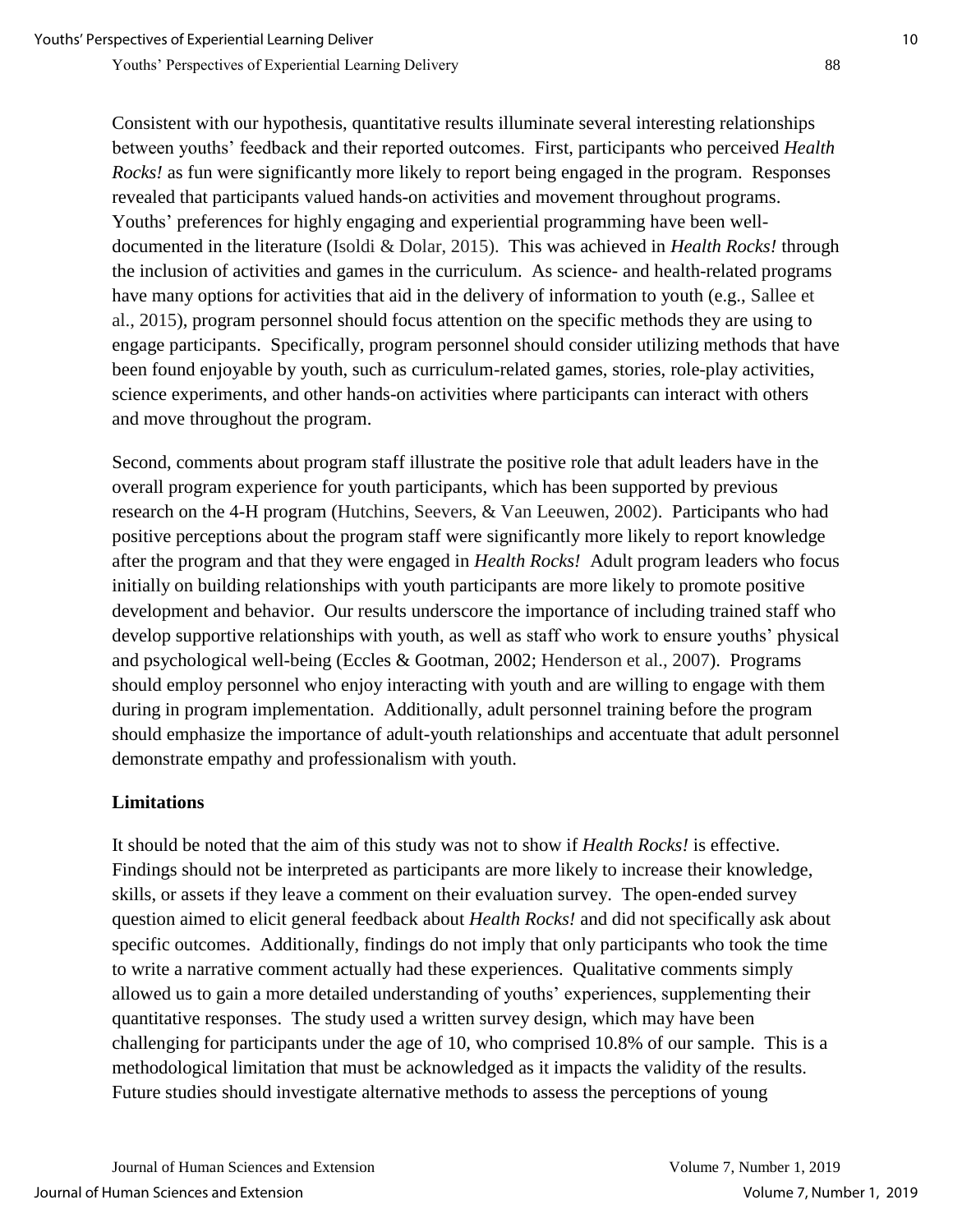participants in a more precise manner. Future work should also assess whether the current findings can be reproduced with a sample of youth who are a better match developmentally with the study data collection methods

Overall, attention should be paid to the importance of program curriculum, staff, and activities. Findings from this study suggest that when youth perceive enjoyable curriculum, youth-centered staff, and engaging activities, they are more likely to experience the intended program outcomes and program engagement. Youths' perspectives from this study on the *Health Rocks!* program can be incorporated into the development of future youth programs. Extension and youth program personnel should continue to seek youth perspectives in the development, implementation, and evaluation of future youth programs to positively influence youth and their development.

#### **References**

- Allison, P. D. (1999). *Logistic regression using the SAS system: Theory and application*. Cary, NC: SAS Institute, Inc.
- Australian Bureau of Statistics. (2012). *A comparison of volunteering rates from the 2006 census of population and housing and the 2006 general social survey, Jun 2012*. Retrieved from http://www.abs.gov.au/AUSSTATS/abs@.nsf/Lookup/4441.0.55.002 Explanatory+Notes5Jun+2012
- Billig, S. H., Root, S., & Jesse, D. (2005). The relationship between quality indicators of servicelearning and student outcomes: Testing the professional wisdom. In S. Root, J. Callahan, & S. H. Billig (Eds.), *Advances in service-learning research: Vol. 5. Improving servicelearning practice: Research on models that enhance impacts (pp. 97–115). Greenwich,* CT: Information Age.
- Bulanda, J. J., & McCrea, K. T. (2013). The promise of an accumulation of care: Disadvantaged African-American youths' perspectives about what makes an after school program meaningful. *Child and Adolescent Social Work Journal*, *30*(2), 95–118. doi:10.1007/s10560-012-0281-1
- Celio, C. I., Durlak, J., & Dymnicki, A. (2011). A meta-analysis of the impact of servicelearning on students. *Journal of Experiential Education*, *34*(2), 164–181. doi:10.5193/JEE34.2.164
- Centers for Disease Control and Prevention. (2014). *Youth risk behavior surveillance — United States, 2013.* Retrieved from http://www.cdc.gov/mmwr/pdf/ss/ss6304.pdf
- Clark-Carter, D. (2009). *Quantitative psychological research: The complete student's companion* (3rd ed.). New York, NY: Psychology Press.
- Culp, K., & Pilat, M. (1998). Converting qualitative feedback into quantifiable categories. *Journal of Extension, 36*(5), Article 5IAW3. Retrieved from http://www.joe.org/joe /1998october/iw3.php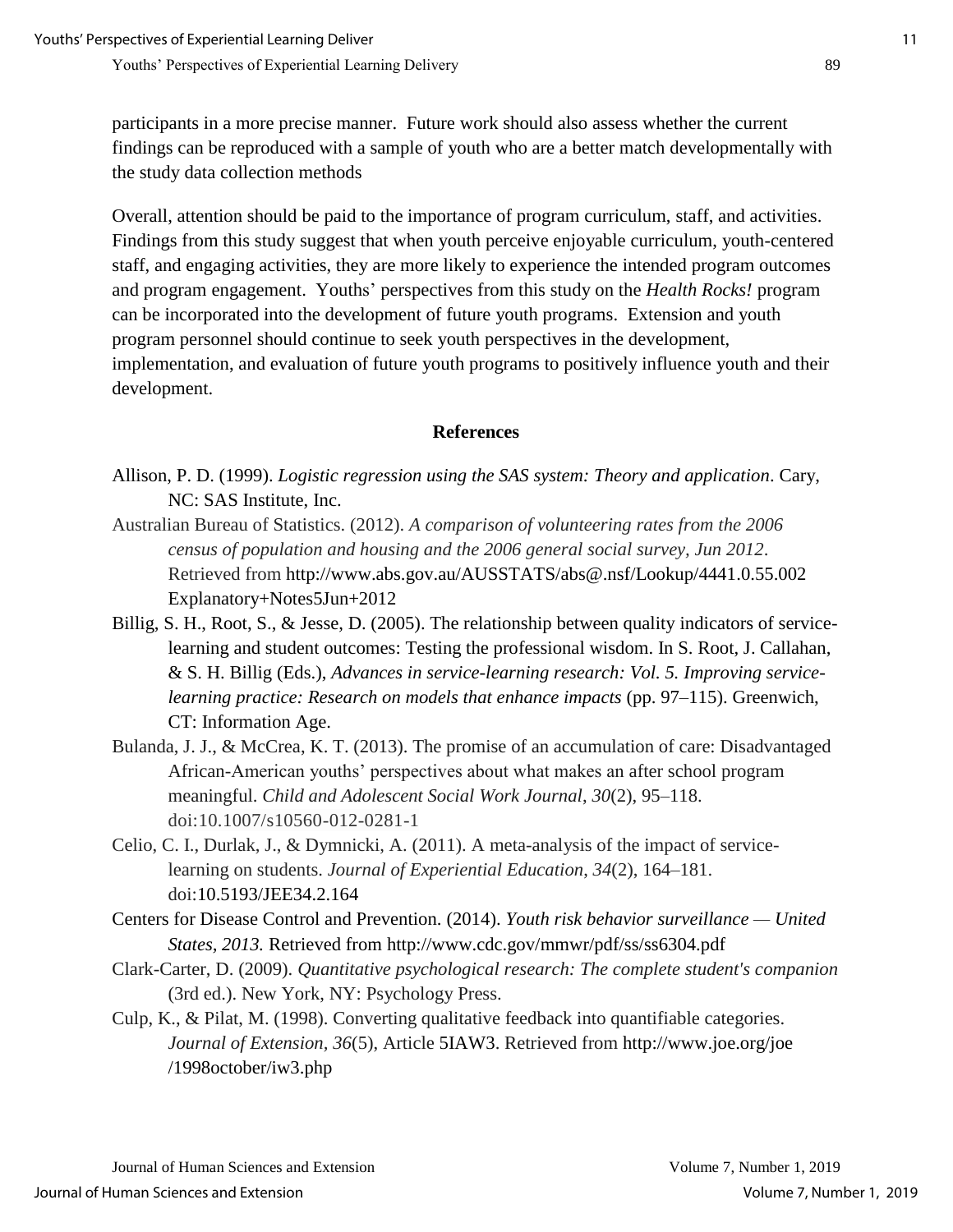- Eccles, J., & Gootman, J. A. (2002). *Community programs to promote youth development*. Washington, DC: National Academy Press.
- Eisner, E. W. (1998). *The enlightened eye: Qualitative inquiry and the enhancement of educational practice*. Upper Saddle River, NJ: Merrill.
- Evans, S. D. (2007). Youth sense of community: Voice and power in community contexts. *Journal of Community Psychology*, *35*(6), 693–709. doi:10.1002/jcop.20173
- Henderson, K. A., Bialeschki, M. D., Scanlin, M. M., Thurber, C., Whitaker, L. S., & Marsh, P. E. (2007). Components of camp experiences for positive youth development. *Journal of Youth Development*, *1*(3), 1–12. doi:10.5195/JYD.2007.371
- Hutchins, J. K., Seevers, B. S., & Van Leeuwen, D. (2002). Value of adult volunteer leaders in the New Mexico 4-H program. *Journal of Extension*, *40*(2), Article 2RIB4. Retrieved from http://www.joe.org/joe/2002april/rb4.php
- Isoldi, K. K., & Dolar, V. (2015). Blending better beverage options: A nutrition education and experiential workshop for youths. *Journal of Obesity*, *2015,* 1–9. doi[:10.1155/2015/351734](http://dx.doi.org/10.1155/2015/351734)
- Kolb, D. A. (1984). *Experiential learning: Experience as the source of learning and development.* Englewood Cliffs, NJ: Prentice Hall.
- Lerner, J. V., Phelps, E., Forman, Y., & Bowers, E. P. (2009). Positive youth development. In R. M. Lerner & L. Steinberg (Eds.), *Handbook of adolescent psychology: Vol. 1, Individual bases of adolescent development* (3rd ed., pp. 524–558). Hoboken, NJ: John Wiley & Sons, Inc.
- Lerner, R. M., Wang, J., Chase, P. A., Gutierrez, A. S., Harris, E. M., Rubin, R. O., & Yalin, C. (2014). Using relational developmental systems theory to link program goals, activities, and outcomes: The sample case of the 4-H study of positive youth development. *New Directions for Youth Development*, *2014*(144), 17–30. doi:10.1002/yd.20110
- McMillan, D. W., & Chavis, D. M. (1986). Sense of community: A definition and theory. *Journal of Community Psychology*, *14*(1), 6–23. doi:10.1002/1520-6629(198601) 14:1%3C6::AID-JCOP2290140103%3E3.0.CO;2-I
- National 4-H Council. (2009). *Health Rocks! Intermediate level [4-H Healthy Life Series Curriculum]*. Chevy Chase, MD: National 4-H Council.
- Norton, C. L., & Watt, T. T. (2014). Exploring the impact of a wilderness-based positive youth development program for urban youth. *Journal of Experiential Education*, *37*(4), 335– 350. doi:10.1177/1053825913503113
- Pather, S., & Uys, C. S. (2008). Using scale reduction techniques for improved quality of survey information. *SA Journal of Information Management*, *10*(3). doi:10.4102/sajim.v10i3.322
- Plano Clark, V. L., & Creswell, J. W. (2008). *The mixed methods reader*. Thousand Oaks, CA: Sage.
- Rockwell, S. K., & Kohn, H. (1989). Post-then-pre evaluation, *Journal of Extension, 27*(2), Article 2FEA5. Retrieved from https://www.joe.org/joe/1989summer/a5.php